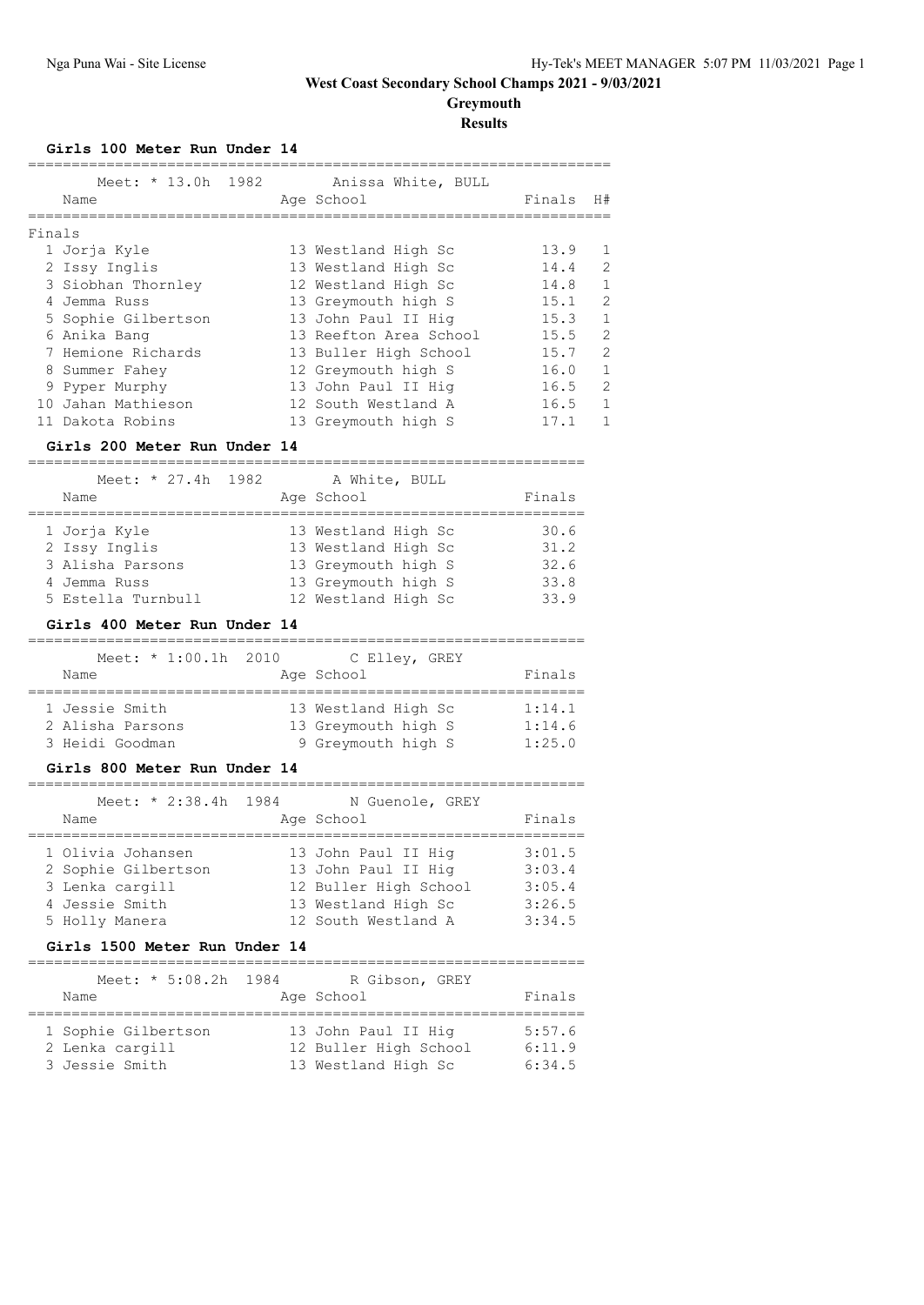**Greymouth**

**Results**

| Girls 1500 Meter Run Under 14 |                     |        |
|-------------------------------|---------------------|--------|
| 4 Heidi Goodman               | 9 Greymouth high S  | 6:44.7 |
| 5 Holly Manera                | 12 South Westland A | 6:59.1 |

#### **Girls High Jump Under 14** ================================================================

| Meet: $* 1.50m$      | 1984 | J Mahuika, WTLD       |        |
|----------------------|------|-----------------------|--------|
| 1.50m 2012<br>Equal: |      | Rebecca Sollitt, JPHS |        |
| Name                 |      | Age School            | Finals |
| 1 Issy Inglis        |      | 13 Westland High Sc   | 1.38m  |
| 2 Jorja Kyle         |      | 13 Westland High Sc   | 1.34m  |
| 3 Estella Turnbull   |      | 12 Westland High Sc   | 1.30m  |
| 4 Ella Wilson        |      | 12 South Westland A   | 1.25m  |
| 4 Sophie Gilbertson  |      | 13 John Paul II Hig   | 1.25m  |
| 5 Reagan Boniface    |      | 13 Greymouth high S   | 1.25m  |
| 6 Jemma Russ         |      | 13 Greymouth high S   | 1.25m  |
| 7 Abby` Duncan       |      | 13 Buller High School | 1.20m  |
| 8 Hemione Richards   |      | 13 Buller High School | 1.20m  |
| 9 Pyper Murphy       |      | 13 John Paul II Hig   | 1.20m  |
| 10 Olivia Johansen   |      | 13 John Paul II Hig   | 1.20m  |

#### **Girls Long Jump (Pit 2) Under 14**

| Meet: * 4.71m 1990<br>Name                                                      | Lisa Kersten, JPHS<br>Age School                                                             | Finals                           |
|---------------------------------------------------------------------------------|----------------------------------------------------------------------------------------------|----------------------------------|
| 1 Sophie Gilbertson<br>2 Abby Duncan<br>3 Jahan Mathieson<br>4 Hemione Richards | 13 John Paul II Hig<br>13 Buller High School<br>12 South Westland A<br>13 Buller High School | 3.87m<br>3.54m<br>3.52m<br>3.49m |
| 5 Isabelle Maiava<br>6 Shantae clark<br>7 Ella Wilson                           | 13 Greymouth high S<br>13 Buller High School<br>12 South Westland A                          | 3.43m<br>3.37m<br>3.34m          |
| 8 Lenka cargill<br>9 Olivia Johansen<br>10 Pyper Murphy                         | 12 Buller High School<br>13 John Paul II Hig<br>13 John Paul II Hig                          | 3.33m<br>3.28m<br>3.26m          |
| 11 Siobhan Thornley<br>12 Summer Fahey                                          | 12 Westland High Sc<br>12 Greymouth high S                                                   | 3.17m<br>3.00m                   |

### **Girls Shot Put 3kg Under 14**

| Meet: * 9.51m 2014<br>Name |  | Daniella Sollitt, JPHS<br>Age School | Finals |
|----------------------------|--|--------------------------------------|--------|
|                            |  |                                      |        |
| 1 Isabelle Maiava          |  | 13 Greymouth high S                  | 7.90m  |
| 2 Shantae clark            |  | 13 Buller High School                | 7.15m  |
| 3 Phoebe Marris            |  | 13 Greymouth high S                  | 6.96m  |
| 4 Dakota Robins            |  | 13 Greymouth high S                  | 6.43m  |
| 5 Anna Nyland              |  | 13 South Westland A                  | 6.11m  |
| 6 Olivia Johansen          |  | 13 John Paul II Hig                  | 5.88m  |
| 7 Pyper Murphy             |  | 13 John Paul II Hig                  | 5.63m  |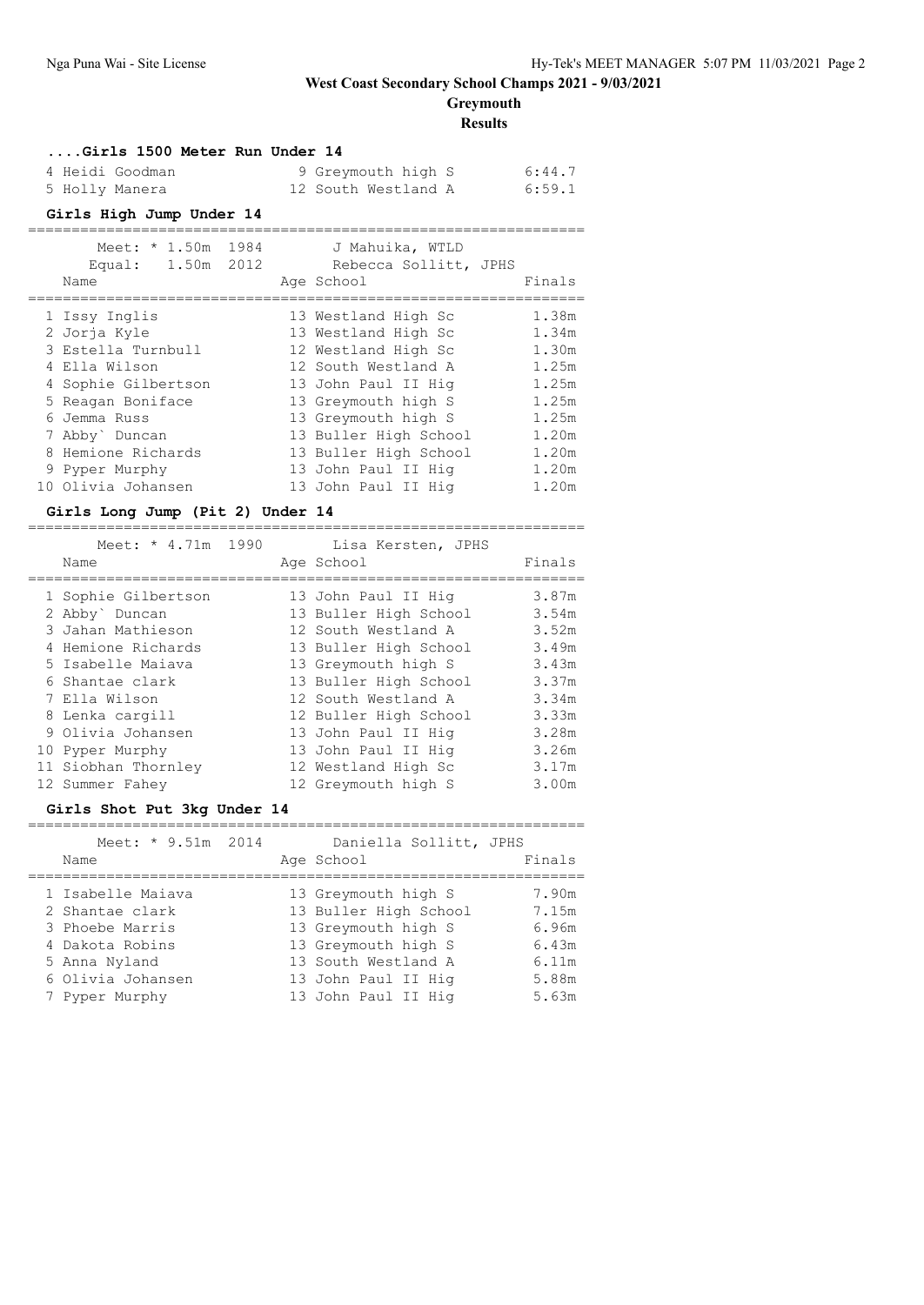**Greymouth**

## **Results**

## **Girls Discus Throw 1kg Under 14**

| Meet: * 25.36m 2014<br>Name | Nicole Stuart, BULL<br>Age School | Finals |
|-----------------------------|-----------------------------------|--------|
| 1 Anna Nyland               | 13 South Westland A               | 18.27m |
| 2 Sophie Gilbertson         | 13 John Paul II Hig               | 17.84m |
| 3 Issy Inglis               | 13 Westland High Sc               | 16.97m |
| 4 Siobhan Thornley          | 12 Westland High Sc               | 16.78m |
| 5 Shantae clark             | 13 Buller High School             | 14.81m |
| 6 Isabelle Maiava           | 13 Greymouth high S               | 14.28m |
| 7 Phoebe Marris             | 13 Greymouth high S               | 14.23m |
| 8 Dakota Robins             | 13 Greymouth high S               | 14.04m |
| 9 Joria Kyle                | 13 Westland High Sc               | 13.82m |
| 10 Olivia Johansen          | 13 John Paul II Hig               | 12.82m |
|                             |                                   |        |

## **Girls Javelin Throw 500gm Under 14**

|                                      |  | Meet: $*$ 18.67m 2016 |                                            | Jenna Williams, GREY |                 |
|--------------------------------------|--|-----------------------|--------------------------------------------|----------------------|-----------------|
| Name                                 |  |                       | Age School                                 |                      | Finals          |
| 1 Dakota Robins<br>2 Olivia Johansen |  |                       | 13 Greymouth high S<br>13 John Paul II Hig |                      | 10.50m<br>9.70m |

#### **Girls 100 Meter Run Under 15**

| Meet: * 12.6h 1997<br>Name | Wendy Leach, BULL<br>Age School | Finals | H#            |
|----------------------------|---------------------------------|--------|---------------|
| 1 Nikaia Crickett          | 14 Buller High School           | 14.0   |               |
| 2 Samantha Donaldson       | 14 John Paul II Hig             | 14.5   | $\mathcal{D}$ |
| 3 Hannah Kelsall           | 14 Greymouth high S             | 14.9   |               |
| 4 Tiana Baker              | 14 Greymouth high S             | 15.3   | 1             |
| 5 Tina Tainui              | 14 John Paul II Hig             | 15.7   |               |
| 6 Shadow O'Rourke          | 14 Westland High Sc             | 15.7   |               |
| 7 Ayesha Berry-Barnes      | 14 Greymouth high S             | 16.0   |               |
| 8 Beata Koprowski          | 14 Westland High Sc             | 16.1   |               |

### **Girls 200 Meter Run Under 15**

| Meet: $* 27.0h 1972$<br>Name                                                |  | S Osborne, GREY<br>Age School                                                              | Finals                       |
|-----------------------------------------------------------------------------|--|--------------------------------------------------------------------------------------------|------------------------------|
| 1 Nikaia Crickett<br>2 Hannah Kelsall<br>3 Shadow O'Rourke<br>4 Tiana Baker |  | 14 Buller High School<br>14 Greymouth high S<br>14 Westland High Sc<br>14 Greymouth high S | 30.5<br>32.3<br>33.4<br>33.6 |

## **Girls 400 Meter Run Under 15**

| Meet: * 1:02.5h 1983                                                            | A White, BULL                                                                              |                                      |
|---------------------------------------------------------------------------------|--------------------------------------------------------------------------------------------|--------------------------------------|
| Name                                                                            | Age School                                                                                 | Finals                               |
| 1 Nikaia Crickett<br>2 Hannah Kelsall<br>3 Shadow O'Rourke<br>4 Beata Koprowski | 14 Buller High School<br>14 Greymouth high S<br>14 Westland High Sc<br>14 Westland High Sc | 1:14.3<br>1:17.5<br>1:25.3<br>1:27.2 |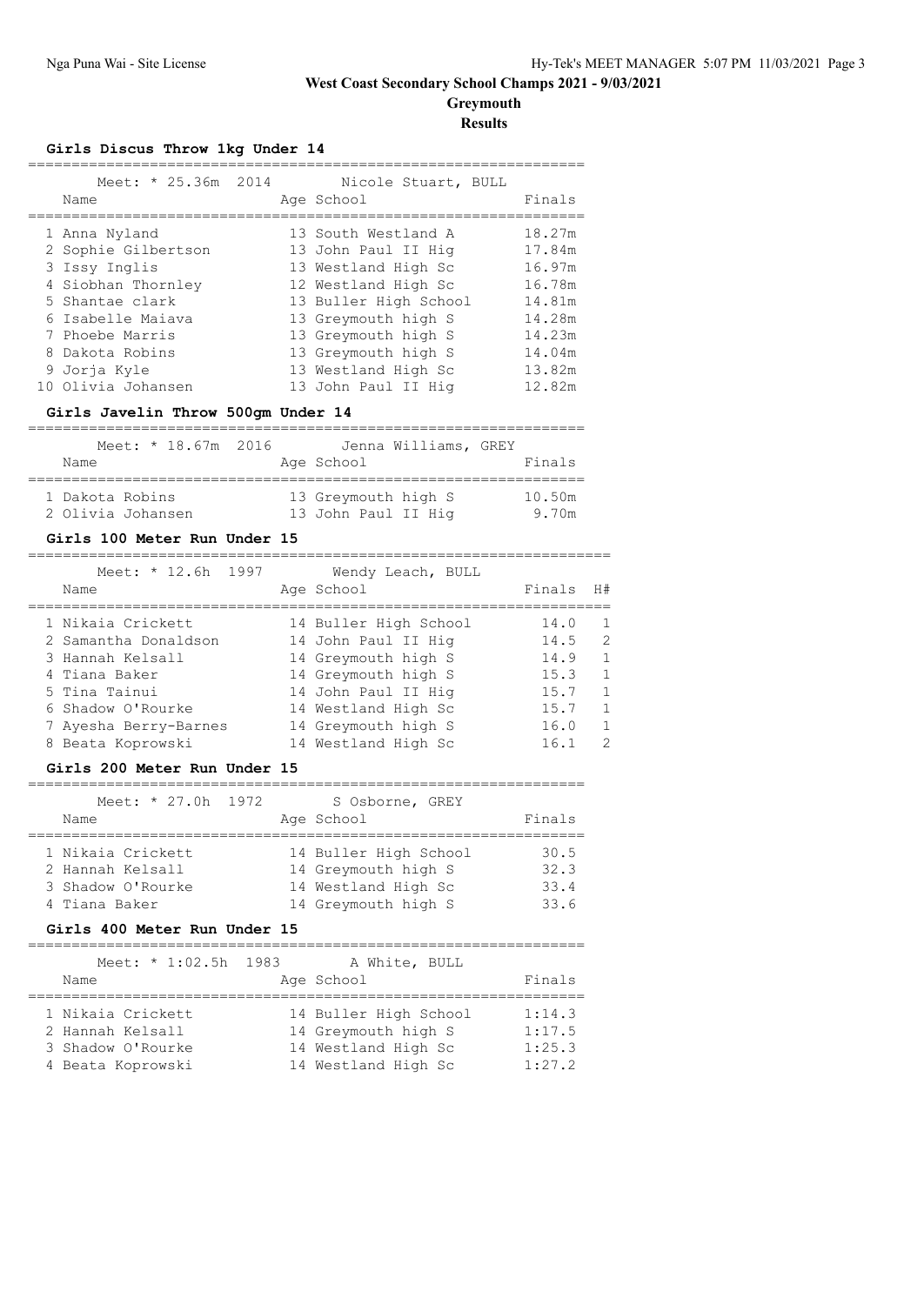# **Greymouth**

**Results**

| Girls 400 Meter Run Under 15                                                                                                                                                         |                                                                                                                                                                                                                                                                                                |
|--------------------------------------------------------------------------------------------------------------------------------------------------------------------------------------|------------------------------------------------------------------------------------------------------------------------------------------------------------------------------------------------------------------------------------------------------------------------------------------------|
| 5 Katelynn Ford                                                                                                                                                                      | 14 Greymouth high S 1:39.1                                                                                                                                                                                                                                                                     |
| Girls 800 Meter Run Under 15                                                                                                                                                         |                                                                                                                                                                                                                                                                                                |
| Meet: * 2:30.6h 1983<br>Name                                                                                                                                                         | R O'Connor, BULL<br>Finals<br>Age School<br>___________________                                                                                                                                                                                                                                |
| 1 Jade Grant                                                                                                                                                                         | 14 Reefton Area School 3:01.6                                                                                                                                                                                                                                                                  |
| Girls 1500 Meter Run Under 15                                                                                                                                                        |                                                                                                                                                                                                                                                                                                |
| Meet: * 5:17.2h 1990<br>Name                                                                                                                                                         | L tikey, BULL<br>Finals<br>Age School                                                                                                                                                                                                                                                          |
| 1 Shadow O'Rourke<br>2 Beata Koprowski<br>Girls High Jump Under 15                                                                                                                   | 14 Westland High Sc<br>7:05.2<br>14 Westland High Sc<br>7:28.5                                                                                                                                                                                                                                 |
|                                                                                                                                                                                      |                                                                                                                                                                                                                                                                                                |
| Meet: * 1.60m 2013<br>Name                                                                                                                                                           | Rebecca Sollitt, JPHS<br>Age School<br>Finals                                                                                                                                                                                                                                                  |
| 1 Tina Tainui<br>2 Tiana Baker                                                                                                                                                       | 14 John Paul II Hig<br>1.13m<br>14 Greymouth high S<br>1.03m                                                                                                                                                                                                                                   |
| Girls Long Jump (Pit 1) Under 15                                                                                                                                                     |                                                                                                                                                                                                                                                                                                |
| Meet: * 4.99m 1991<br>Name<br>===============                                                                                                                                        | Lisa Kersten, JPHS<br>Finals<br>Age School<br>===========================                                                                                                                                                                                                                      |
| 1 Nikaia Crickett<br>2 Tina Tainui<br>3 Samantha Donaldson<br>4 Tiana Baker<br>5 Lily O'Toole                                                                                        | 14 Buller High School<br>4.12m<br>14 John Paul II Hig<br>3.87m<br>14 John Paul II Hig<br>3.75m<br>3.65m<br>14 Greymouth high S<br>14 Buller High School<br>3.55m                                                                                                                               |
| Girls Shot Put 3kg Under 15                                                                                                                                                          |                                                                                                                                                                                                                                                                                                |
| Meet: * 10.13m 2012<br>Name<br>===============================                                                                                                                       | Bridgette Kilpatrick, JPHS<br>Age School<br>Finals<br>================================                                                                                                                                                                                                         |
| 1 Alyssa Sutherlans<br>2 Lily O'Toole<br>3 Samantha Donaldson<br>4 Iris Reynolds<br>5 Madeleine Dennehy-Coles<br>6 Rikki Wyness<br>7 Jade Grant<br>8 Grace Rhodes<br>9 Katelynn Ford | 14 South Westland A<br>8.08m<br>14 Buller High School 8.03m<br>14 John Paul II Hig<br>7.98m<br>14 Greymouth high S<br>7.35m<br>14 South Westland A<br>7.02m<br>14 Westland High Sc<br>6.89m<br>14 Reefton Area School<br>6.84m<br>14 Greymouth high S<br>6.26m<br>14 Greymouth high S<br>5.41m |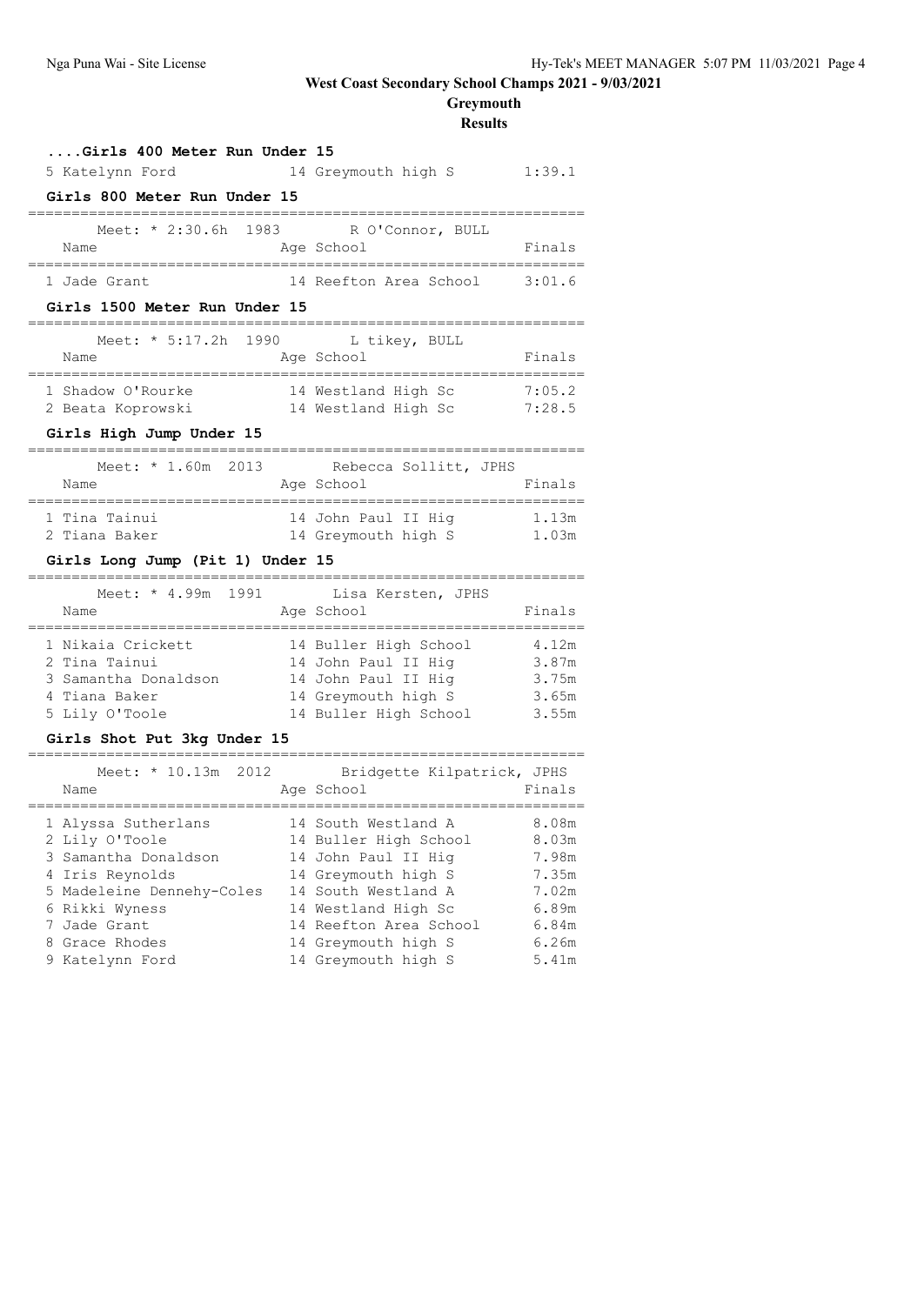**Greymouth Results**

## **Girls Discus Throw 1kg Under 15**

| 1989<br>Meet: * 29.76m<br>Name                                                                                                                  | Donella Duggan, WTLD<br>Age School                                                                                                                                 | Finals                                                             |
|-------------------------------------------------------------------------------------------------------------------------------------------------|--------------------------------------------------------------------------------------------------------------------------------------------------------------------|--------------------------------------------------------------------|
| 1 Samantha Donaldson<br>2 Alyssa Sutherlans<br>3 Madeleine Dennehy-Coles<br>4 Lily O'Toole<br>5 Iris Reynolds<br>6 Jade Grant<br>7 Grace Rhodes | 14 John Paul II Hig<br>14 South Westland A<br>14 South Westland A<br>14 Buller High School<br>14 Greymouth high S<br>14 Reefton Area School<br>14 Greymouth high S | 26.13m<br>18.89m<br>17.44m<br>16.14m<br>14.89m<br>13.37m<br>13.00m |

## **Girls Javelin Throw 500gm Under 15**

| Meet: * 19.33m 2014 | Seini Nusi, JPHS    |        |
|---------------------|---------------------|--------|
| Name                | Age School          | Finals |
| 1 Grace Rhodes      | 14 Greymouth high S | 13.30m |
| 2 Mia Prendergast   | 14 Greymouth high S | 12.60m |
| 3 Rikki Wyness      | 14 Westland High Sc | 11.60m |

#### **Girls 100 Meter Run Under 16**

| Meet: * 12.6h 1998<br>Name |  | Wendy Leach, BULL<br>Age School | Finals |
|----------------------------|--|---------------------------------|--------|
| 1 Ashlee Forsyth           |  | 15 Buller High School           | 13.6   |
| 2 Ashlee McCormack         |  | 15 Buller High School           | 15.5   |
| 3 Isla Scott               |  | 15 Westland High Sc             | 15.9   |
| 4 Charlotte Provis         |  | 15 Westland High Sc             | 18.0   |

#### **Girls 200 Meter Run Under 16**

|      |                    | Meet: * 27.6h 1998 |  |                       | W Leach, BULL |  |        |
|------|--------------------|--------------------|--|-----------------------|---------------|--|--------|
| Name |                    |                    |  | Age School            |               |  | Finals |
|      | 1 Ashlee Forsyth   |                    |  | 15 Buller High School |               |  | 30.6   |
|      | 2 Ashlee McCormack |                    |  | 15 Buller High School |               |  | 34.3   |

## **Girls 400 Meter Run Under 16**

| Meet: * 1:00.9h 2013         | Ashley Stuart, BULL   |        |
|------------------------------|-----------------------|--------|
| Name                         | Age School            | Finals |
| 1 Ashlee Forsyth             | 15 Buller High School | 1:23.2 |
| Girls 800 Meter Run Under 16 |                       |        |
| Meet: $* 2:34.9h 1998$       | O Van Vugt, REEF      |        |
| Name                         | Age School            | Finals |
|                              |                       |        |

1 Jorja Manera 15 South Westland A 3:11.7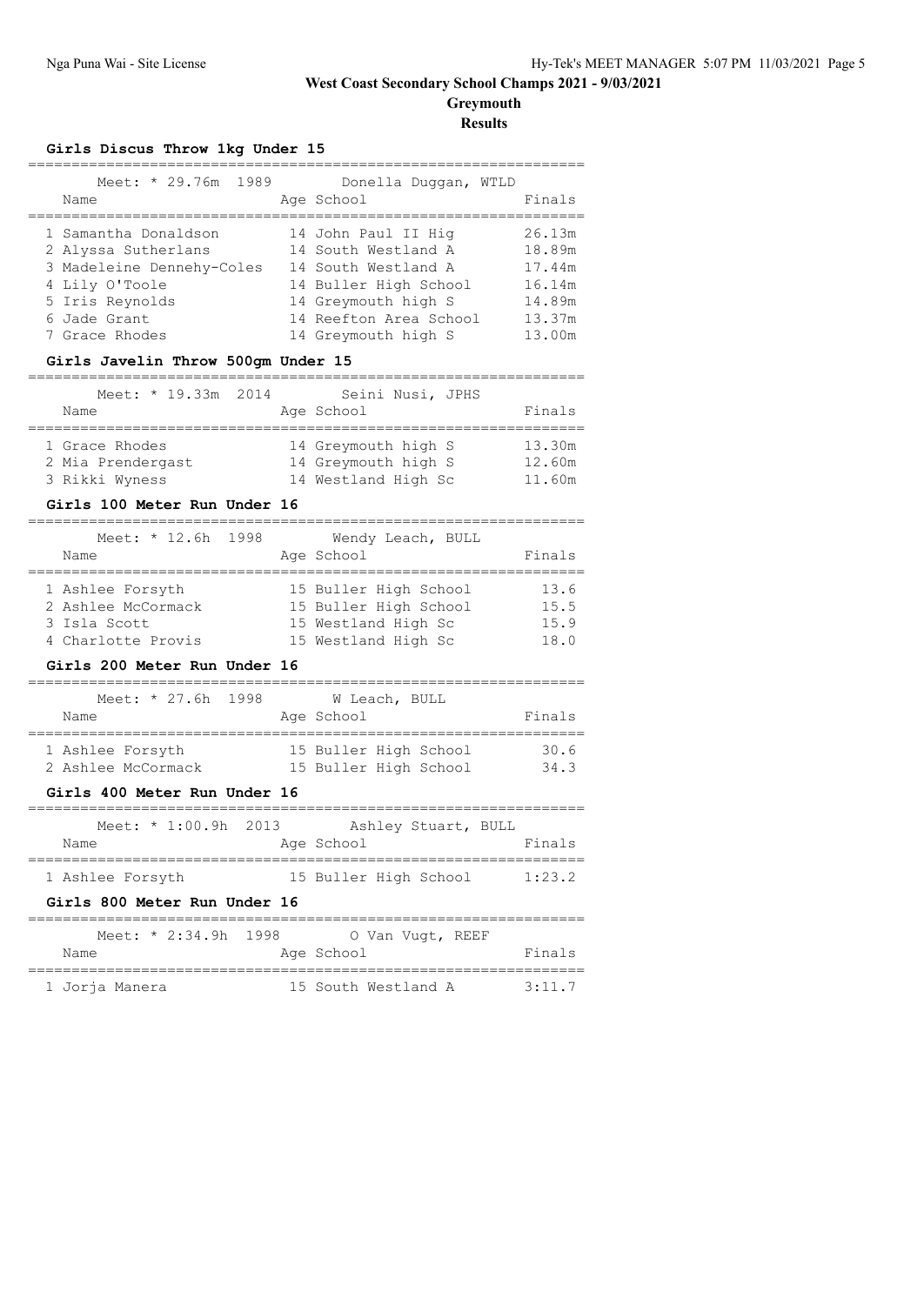**Greymouth**

**Results**

|  |  |  |  |  | Girls Long Jump (Pit 1) Under 16 |  |
|--|--|--|--|--|----------------------------------|--|
|--|--|--|--|--|----------------------------------|--|

| Meet: * 5.05m 1998<br>Name                                                                                                 | Wendy Leach, BULL<br>Age School                                                                                                            | Finals                                             |
|----------------------------------------------------------------------------------------------------------------------------|--------------------------------------------------------------------------------------------------------------------------------------------|----------------------------------------------------|
| 1 Ashlee Forsyth<br>2 Joria Manera<br>3 Ashlee McCormack<br>4 Haylee Mackinnon<br>5 Caitlan Williams<br>6 Morgan Linklater | 15 Buller High School<br>15 South Westland A<br>15 Buller High School<br>15 Greymouth high S<br>15 Greymouth high S<br>15 Westland High Sc | 3.89m<br>3.79m<br>3.54m<br>3.51m<br>3.45m<br>3.27m |
|                                                                                                                            |                                                                                                                                            |                                                    |

## **Girls Triple Jump (Pit 1) Under 16**

| Meet: * 9.29m 2011<br>Name       |  | Sasha Levick, JPHS<br>Age School             | Finals         |
|----------------------------------|--|----------------------------------------------|----------------|
| 1 Morgan Linklater               |  | 15 Westland High Sc                          | 6.56m          |
| 2 Isla Scott<br>3 Ashlee Forsyth |  | 15 Westland High Sc<br>15 Buller High School | 6.23m<br>4.80m |

## **Girls Shot Put 3kg Under 16**

| Meet: $* 10.27m 2014$ | Rebecca Sollitt, JPHS |        |
|-----------------------|-----------------------|--------|
| Name                  | Age School            | Finals |
| 1 Caitlan Williams    | 15 Greymouth high S   | 9.30m  |
| 2 Ashlee McCormack    | 15 Buller High School | 7.90m  |
| 3 Isla Scott          | 15 Westland High Sc   | 6.59m  |

## **Girls Discus Throw 1kg Under 16**

| Name                                                                               | Meet: * 30.90m 1996 | Anthea Stringer, BULL<br>Age School                                                        | Finals                               |
|------------------------------------------------------------------------------------|---------------------|--------------------------------------------------------------------------------------------|--------------------------------------|
| 1 Pepa-Jay Boddy<br>2 Caitlan Williams<br>3 Ashlee McCormack<br>4 Charlotte Provis |                     | 15 Greymouth high S<br>15 Greymouth high S<br>15 Buller High School<br>15 Westland High Sc | 20.13m<br>18.08m<br>17.33m<br>12.83m |

## **Girls Javelin Throw 500gm Under 16**

| Meet: * 21.35m 2013<br>Name | Ashley Stuart, BULL<br>Age School | Finals |
|-----------------------------|-----------------------------------|--------|
| 1 Shialla Steel             | 15 Greymouth high S               | 19.60m |
| 2 Yana Latta                | 15 Greymouth high S               | 18.90m |
| 3 Haylee Mackinnon          | 15 Greymouth high S               | 13.30m |
| 4 Ashlee McCormack          | 15 Buller High School             | 12.40m |

### **Girls 100 Meter Run Under 19**

|                    | Meet: * 13.1h 1980 | Debbie Keehan, GREY   |           |  |
|--------------------|--------------------|-----------------------|-----------|--|
|                    | Equal: 13.10 1980  | Cheryl Perfect        |           |  |
| Name               |                    | Age School            | Finals H# |  |
|                    |                    |                       |           |  |
| 1 Hazel Clementson |                    | 17 Buller High School | 14.0      |  |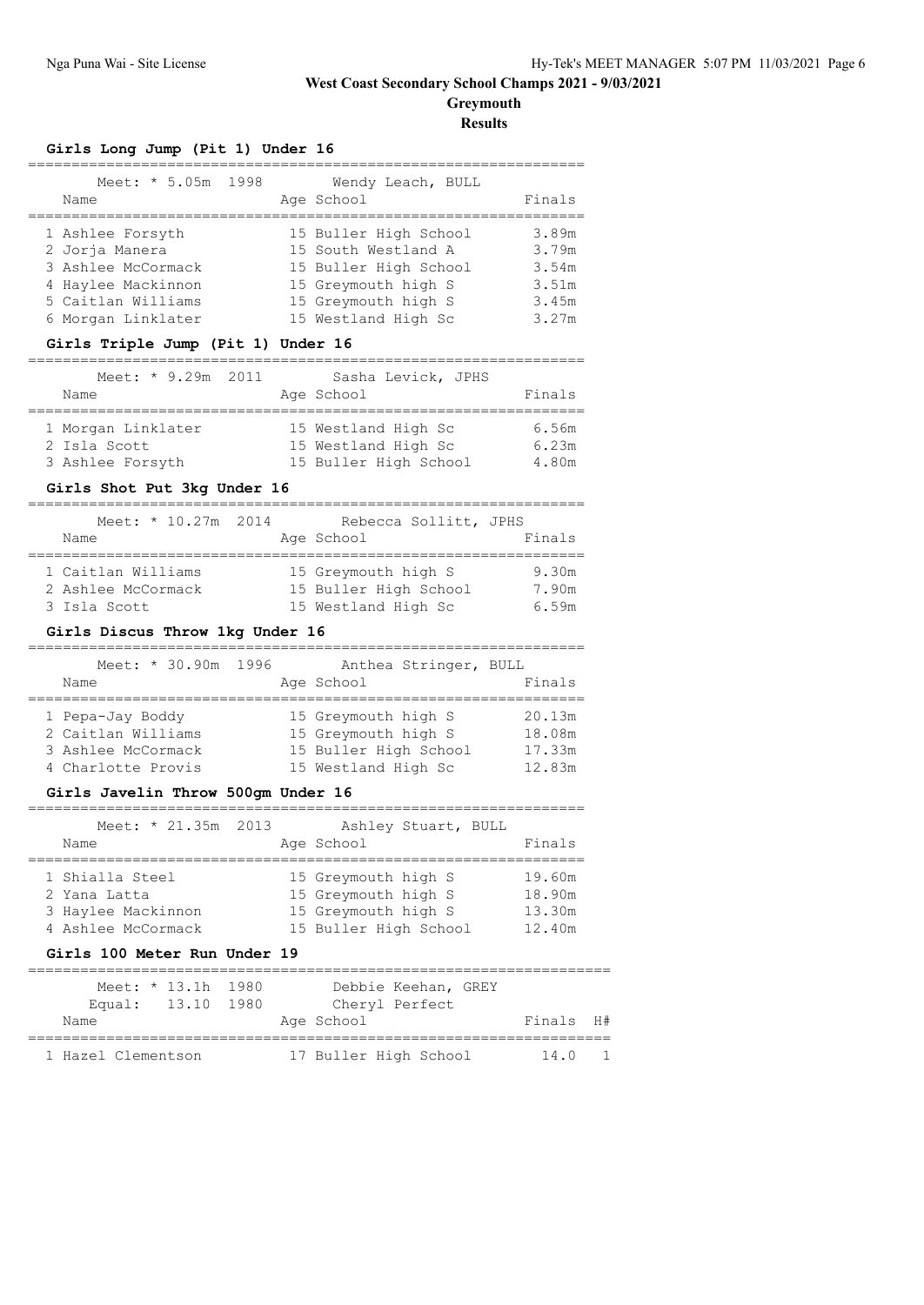**Greymouth**

**Results**

| Girls 100 Meter Run Under 19                       |                                             |                        |
|----------------------------------------------------|---------------------------------------------|------------------------|
| 2 Phoenix Smith                                    | 16 John Paul II Hig                         | 15.1<br>2              |
| 3 Ella Rae-Wood                                    | 17 Greymouth high S                         | $\overline{c}$<br>15.9 |
| 4 Neve Davidson                                    | 17 John Paul II Hig                         | 16.1<br>1              |
| Girls 200 Meter Run Under 19                       |                                             |                        |
| 1976<br>Meet: * 27.0h                              | K Murphy, WTLD                              |                        |
| Name                                               | Age School                                  | Finals                 |
| ___________________________________                | -------------------------                   |                        |
| 1 Keeley Ridley                                    | 17 Buller High School                       | 38.3                   |
| 2 Hazel Clementson 17 Buller High School           |                                             | 39.0                   |
| Girls 400 Meter Run Under 19                       |                                             |                        |
| Meet: * 1:02.0h 1976                               | K Murphy, WTLD                              |                        |
| Name                                               | Age School                                  | Finals                 |
| -----------------------------------                | ----------------------------                |                        |
| 1 Ashlee McCormack                                 | 15 Buller High School                       | 1:48.2                 |
| 2 Keeley Ridley                                    | 17 Buller High School 1:48.2                |                        |
| Girls 800 Meter Run Under 19                       |                                             |                        |
| Meet: * 2:26.2h 1982 R O'Connor, BULL              |                                             |                        |
| Name                                               | Age School                                  | Finals                 |
|                                                    |                                             |                        |
| 1 Keeley Ridley                                    | 17 Buller High School                       | 3:28.6                 |
| Girls High Jump Under 19<br>=================      | ._________________________________          |                        |
| Meet: * 1.70m 2005                                 | Kristina Lochel, WTLD                       |                        |
| Name                                               | Age School                                  | Finals                 |
| ===============================<br>1 Phoenix Smith | .___________________<br>16 John Paul II Hiq | 1.28m                  |
|                                                    |                                             |                        |
|                                                    |                                             |                        |
| 2 Ella Candlish                                    | 17 Westland High Sc                         | 1.25m                  |
| 3 Sophia Keown<br>4 Elz Rollo                      | Greymouth high S<br>17 John Paul II Hig     | 1.25m<br>1.20m         |
| 5 Demi Pearson                                     | 16 Westland High Sc                         | 1.20m                  |
| 5 Alyssa Blacktopp                                 | 17 Greymouth high S                         | 1.20m                  |
| Girls Long Jump (Pit 1) Under 19                   |                                             |                        |
|                                                    |                                             |                        |
| Meet: * 5.03m 1993                                 | Lisa Kersten, JPHS                          |                        |
| Name                                               | Age School<br>________________________      | Finals                 |
| 1 Hazel Clementson                                 | 17 Buller High School                       | 4.36m                  |
| 2 Sophia Keown                                     | Greymouth high S                            | 4.18m                  |
| 3 Alyssa Blacktopp                                 | 17 Greymouth high S                         | 4.17m                  |
| 4 Phoenix Smith                                    | 16 John Paul II Hig                         | 4.10m                  |
| 5 Ella Rae-Wood                                    | 17 Greymouth high S                         | 3.45m                  |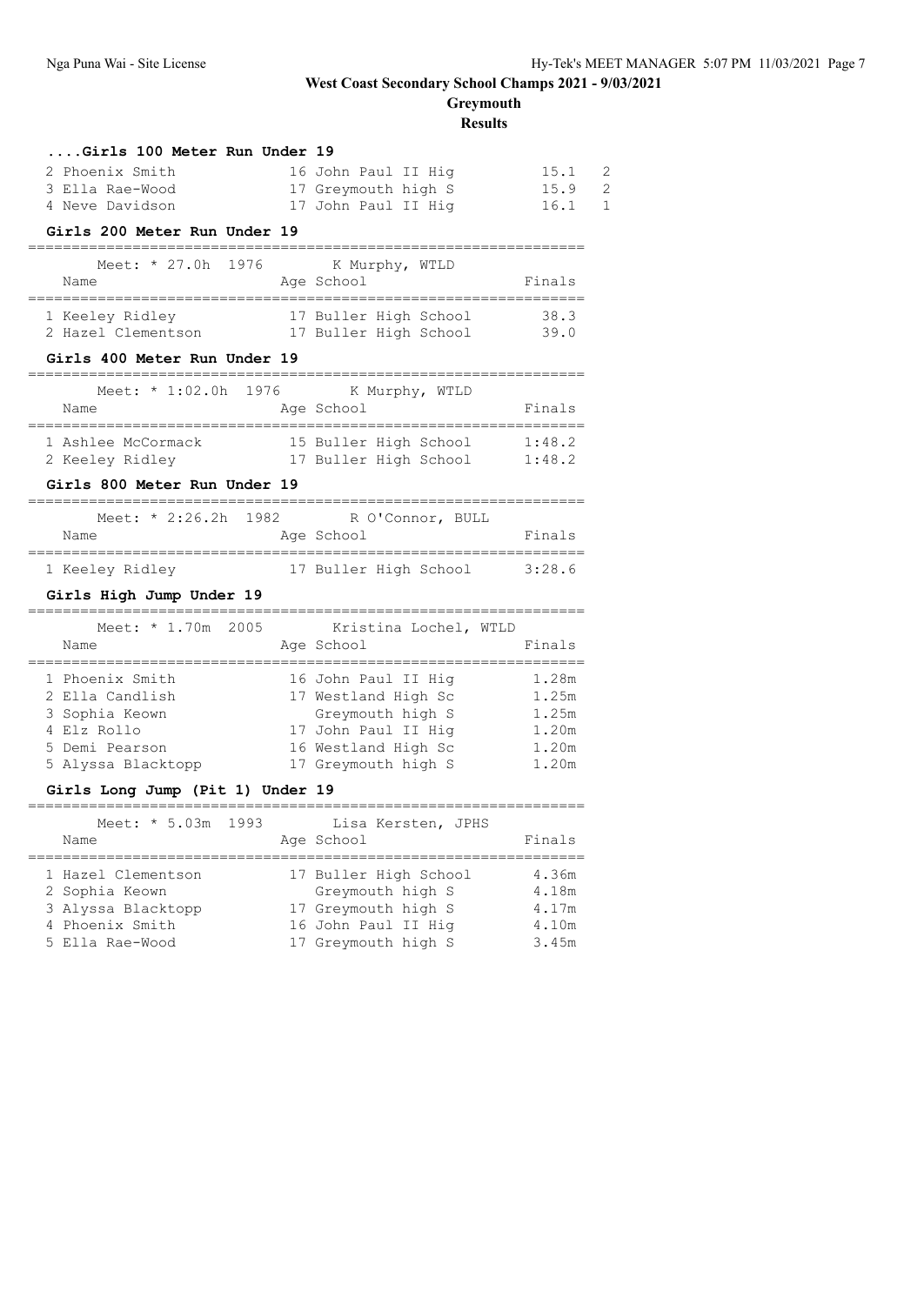# **Greymouth**

**Results**

## **Girls Shot Put 3kg Under 19**

| Best Perf:<br>Name                                                                                                                                         | 10.14m 2017 |  | Nicole Stuart, BULL<br>Age School                                                                                                                                                     | Finals                                                               |
|------------------------------------------------------------------------------------------------------------------------------------------------------------|-------------|--|---------------------------------------------------------------------------------------------------------------------------------------------------------------------------------------|----------------------------------------------------------------------|
| 1 Keeley Ridley<br>2 Hazel Clementson<br>3 Sophia Keown<br>4 Alyssa Blacktopp<br>5 Mikayla Stevenson<br>6 Elz Rollo<br>7 SuEllen Powell<br>8 Neve Davidson |             |  | 17 Buller High School<br>17 Buller High School<br>Greymouth high S<br>17 Greymouth high S<br>16 John Paul II Hig<br>17 John Paul II Hig<br>17 Westland High Sc<br>17 John Paul II Hig | 9.80m<br>9.57m<br>8.93m<br>8.66m<br>7.91m<br>7.34m<br>6.41m<br>6.25m |
|                                                                                                                                                            |             |  |                                                                                                                                                                                       |                                                                      |

#### **Girls Discus Throw 1kg Under 19**

#### ================================================================

| Meet: * 30.64m 1991 | Donnella Duqqan, WTLD |        |
|---------------------|-----------------------|--------|
| Name                | Age School            | Finals |
|                     |                       |        |
| 1 Keeley Ridley     | 17 Buller High School | 21.29m |
| 2 Alyssa Blacktopp  | 17 Greymouth high S   | 21.02m |
| 3 Elz Rollo         | 17 John Paul II Hig   | 17.75m |
| 4 Mikayla Stevenson | 16 John Paul II Hig   | 17.37m |
| 5 Demi Pearson      | 16 Westland High Sc   | 15.15m |

### **Girls Javelin Throw 500gm Under 19**

| Best Perf: 21.19m 2016<br>Name |  | Rebecca Sollitt, JPHS<br>Age School | Finals |
|--------------------------------|--|-------------------------------------|--------|
| 1 Alyssa Blacktopp             |  | 17 Greymouth high S                 | 18.00m |
| 2 Elz Rollo                    |  | 17 John Paul II Hiq                 | 17.90m |
| 3 Demi Pearson                 |  | 16 Westland High Sc                 | 17.20m |
| 4 SuEllen Powell               |  | 17 Westland High Sc                 | 13.30m |

#### **Boys 100 Meter Run Under 14**

| Meet: * 12.4h 1994<br>Josh Wynyard, GREY<br>Age School<br>Name<br>13 John Paul II Hig<br>1 Payton Guthrie<br>13 Buller High School<br>2 Joshua Hand<br>13 Westland High Sc<br>3 Stanley Vercoe<br>4 Oliver Wieblitz<br>13 Westland High Sc<br>13 Westland High Sc<br>5 Martin Meineke<br>13 Greymouth high S<br>6 Alex Staiger |  |  |                                                      |
|--------------------------------------------------------------------------------------------------------------------------------------------------------------------------------------------------------------------------------------------------------------------------------------------------------------------------------|--|--|------------------------------------------------------|
|                                                                                                                                                                                                                                                                                                                                |  |  | Finals                                               |
| 7 Charlie Taylor<br>13 Greymouth high S                                                                                                                                                                                                                                                                                        |  |  | 13.5<br>13.6<br>13.6<br>13.7<br>13.9<br>14.5<br>14.7 |

## **Boys 200 Meter Run Under 14**

| Meet: * 25.0h 1990<br>Name                                                 |  | J Burton, WTLD<br>Age School                                                               | Finals                       |
|----------------------------------------------------------------------------|--|--------------------------------------------------------------------------------------------|------------------------------|
| 1 Stanley Vercoe<br>2 Joshua Hand<br>3 Oliver Wieblitz<br>4 Charlie Taylor |  | 13 Westland High Sc<br>13 Buller High School<br>13 Westland High Sc<br>13 Greymouth high S | 28.6<br>29.2<br>31.4<br>31.9 |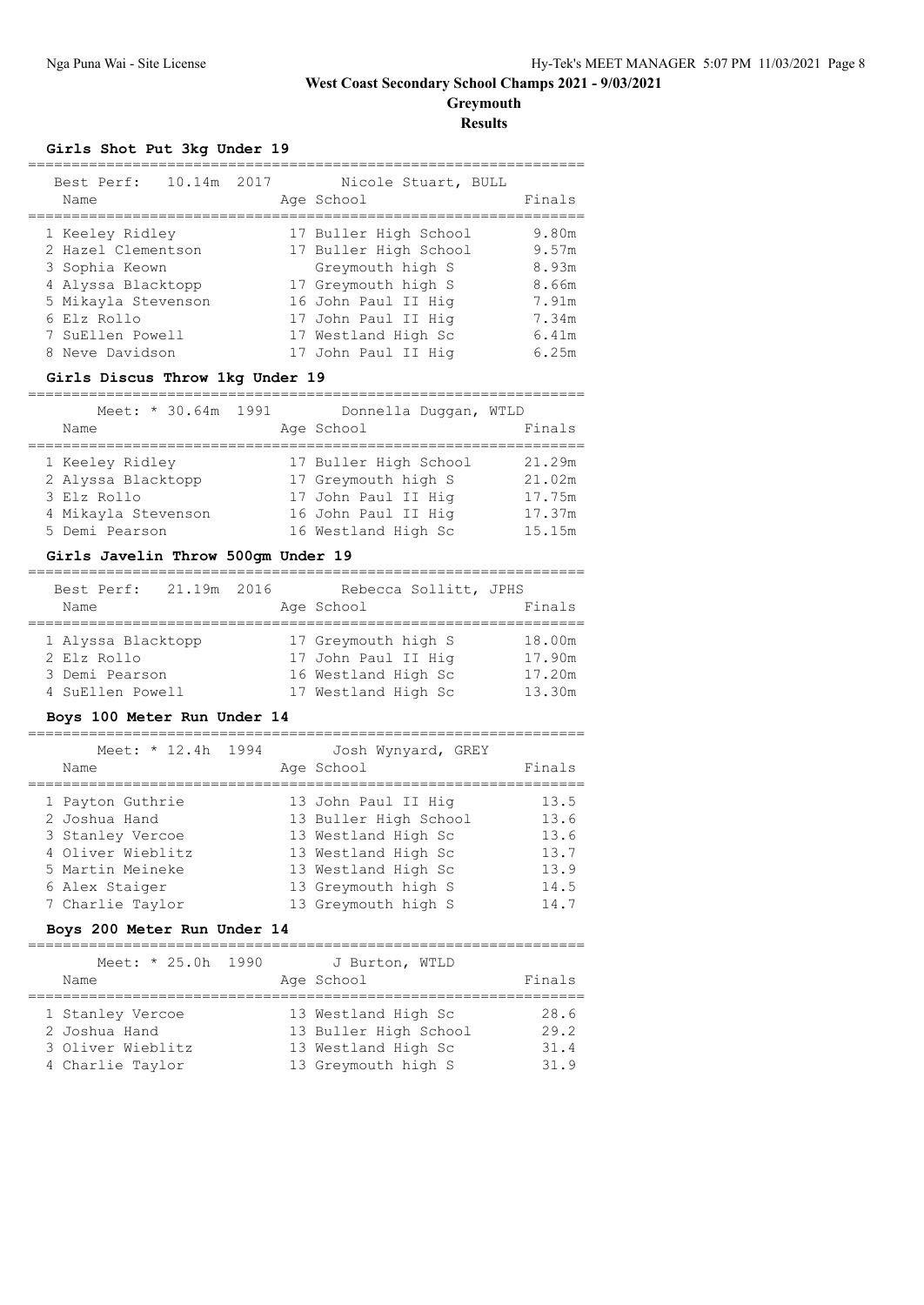## **Greymouth**

### **Results**

#### **....Boys 200 Meter Run Under 14**

| 5 Sapati Taufu                                                                                                         | 13 Greymouth high S                                                                                               | 32.7                                           |
|------------------------------------------------------------------------------------------------------------------------|-------------------------------------------------------------------------------------------------------------------|------------------------------------------------|
| Boys 400 Meter Run Under 14                                                                                            |                                                                                                                   |                                                |
| Meet: * 56.2h 1990<br>Name                                                                                             | S Oliver, WTLD<br>Age School                                                                                      | Finals                                         |
| 1 Will England<br>2 Joshua Hand<br>3 Jack Glancey<br>4 Charlie Taylor<br>5 Tana Alkorta<br>Boys 800 Meter Run Under 14 | 13 Greymouth high S<br>13 Buller High School<br>13 South Westland A<br>13 Greymouth high S<br>12 South Westland A | 1:09.7<br>1:10.9<br>1:12.3<br>1:19.4<br>1:20.3 |
| Name                                                                                                                   | Meet: * 2:23.9h 1988 P Ogle, GREY<br>Age School                                                                   | Finals                                         |
| 1 Jack Anderson<br>2 Charlie Taylor                                                                                    | 12 Buller High School<br>13 Greymouth high S                                                                      | 2:38.3<br>2:50.1                               |

### **Boys 1500 Meter Run Under 14**

| Meet: * 4:57.8h 1982<br>Name | W Smith, GREY<br>Age School | Finals |
|------------------------------|-----------------------------|--------|
| 1 Jack Anderson              | 12 Buller High School       | 5:12.9 |
| 2 Tana Alkorta               | 12 South Westland A         | 5:21.0 |
| 3 Jack Glancey               | 13 South Westland A         | 5:24.3 |
| 4 Charlie Taylor             | 13 Greymouth high S         | 5:41.6 |

 3 Jack Glancey 13 South Westland A 2:52.0 4 Tana Alkorta 12 South Westland A 2:54.2

#### **Boys High Jump Under 14**

### ================================================================ Meet: \* 1.61m 1999 Lane Green, GREY Name Age School Finals ================================================================ 1 Antonio Verhoeven 13 John Paul II Hig 1.53m 2 Payton Guthrie 13 John Paul II Hig 1.53m 3 Will England 13 Greymouth high S 1.42m 4 Joshua Hand 13 Buller High School 1.36m 4 Cooper McLean 12 John Paul II Hig 1.36m 6 Lucas Minehan 13 Westland High Sc 1.28m 7 Billy Barlow 13 Buller High School 1.28m 8 Oliver Wieblitz 13 Westland High Sc 1.23m 9 Hayden Little 13 John Paul II Hig 1.23m 10 Thomas Bisdee 13 Westland High Sc 1.15m

#### **Boys Long Jump (Pit 2) Under 14**

| Meet: $* 5.29m 1992$<br>Name | Andrew Gage, GREY<br>Age School | Finals |
|------------------------------|---------------------------------|--------|
| 1 Antonio Verhoeven          | 13 John Paul II Hiq             | 4.80m  |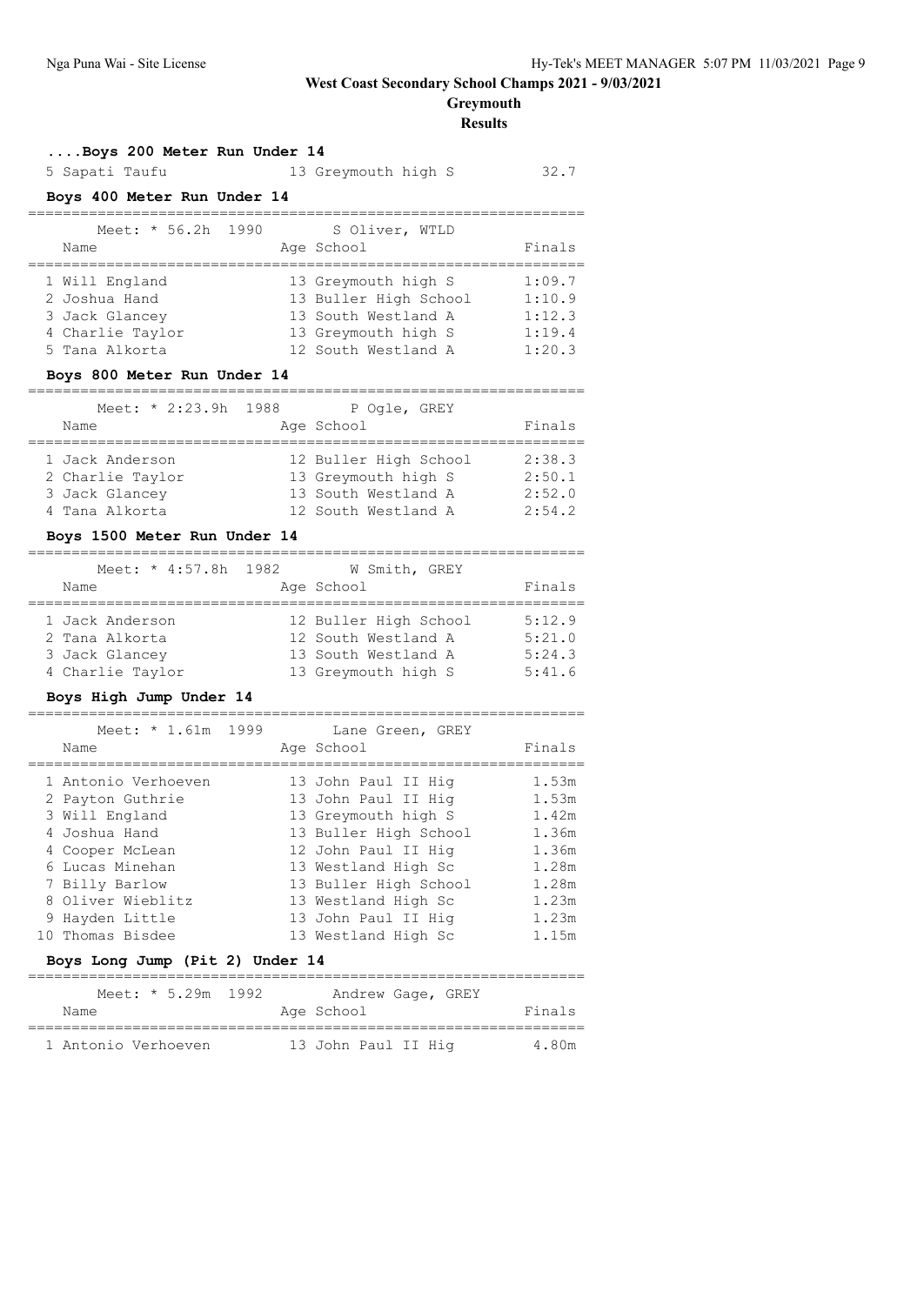**Greymouth**

**Results**

### **....Boys Long Jump (Pit 2) Under 14**

| 2 Payton Guthrie  | 13 John Paul II Hig   | 4.54m |
|-------------------|-----------------------|-------|
| 3 Joshua Hand     | 13 Buller High School | 4.35m |
| 4 Billy Barlow    | 13 Buller High School | 4.03m |
| 5 Oliver Wieblitz | 13 Westland High Sc   | 3.86m |
| 6 Cooper McLean   | 12 John Paul II Hig   | 3.82m |
| 7 Charlie Taylor  | 13 Greymouth high S   | 3.77m |
| 8 Hayden Little   | 13 John Paul II Hig   | 3.16m |

### **Boys Shot Put 4kg Under 14**

#### ================================================================

| Meet: * 15.55m 1982 | A Tainui, WTLD      |        |
|---------------------|---------------------|--------|
| Name                | Age School          | Finals |
| 1 Sapati Taufu      | 13 Greymouth high S | 10.53m |
| 2 Marko Leleifua    | 13 John Paul II Hig | 8.95m  |
| 3 Antonio Verhoeven | 13 John Paul II Hig | 8.80m  |
| 4 Payton Guthrie    | 13 John Paul II Hig | 7.98m  |
| 5 Oliver Wieblitz   | 13 Westland High Sc | 7.87m  |
| 6 Thomas Bisdee     | 13 Westland High Sc | 4.64m  |

## **Boys Discus Throw 1kg Under 14**

| Meet: * 50.04m 2011<br>Name | Jordan Pinnock, GREY<br>Age School | Finals |
|-----------------------------|------------------------------------|--------|
|                             |                                    |        |
| 1 Payton Guthrie            | 13 John Paul II Hig                | 26.60m |
| 2 Billy Barlow              | 13 Buller High School              | 24.61m |
| 3 Oliver Wieblitz           | 13 Westland High Sc                | 24.22m |
| 4 Martin Meineke            | 13 Westland High Sc                | 21.44m |
| 5 Marko Leleifua            | 13 John Paul II Hig                | 19.00m |
| 6 Lucas Minehan             | 13 Westland High Sc                | 15.77m |
| 7 Rhys Anderson             | 12 Greymouth high S                | 15.74m |

## **Boys Javelin Throw 600gm Under 14**

| Meet: * 43.96m<br>Name | 1993<br>Lewis Acker, GREY<br>Age School | Finals |
|------------------------|-----------------------------------------|--------|
| 1 John Tierney         | 13 Greymouth high S                     | 26.40m |
| 2 Antonio Verhoeven    | 13 John Paul II Hig                     | 26.12m |
| 3 Billy Barlow         | 13 Buller High School                   | 20.40m |
| 4 Sapati Taufu         | 13 Greymouth high S                     | 19.90m |
| 5 Cooper McLean        | 12 John Paul II Hig                     | 17.84m |
| 6 Marko Leleifua       | 13 John Paul II Hig                     | 16.10m |
| 7 Payton Guthrie       | 13 John Paul II Hig                     | 14.80m |
| 8 Hayden Little        | 13 John Paul II Hig                     | 9.10m  |

## **Boys 100 Meter Run Under 15**

| Meet: * 11.3h 1993 |  | Andrew Gage, GREY     |           |                |
|--------------------|--|-----------------------|-----------|----------------|
| Name               |  | Age School            | Finals H# |                |
|                    |  |                       |           |                |
| 1 Nathan Brooker   |  | 14 Westland High Sc   | 12.2      | $\overline{2}$ |
| 2 Addi Saunders    |  | 14 Buller High School | 13.0      |                |
| 3 Noah Treanor     |  | 14 South Westland A   | 13 1      | $\overline{2}$ |
|                    |  |                       |           |                |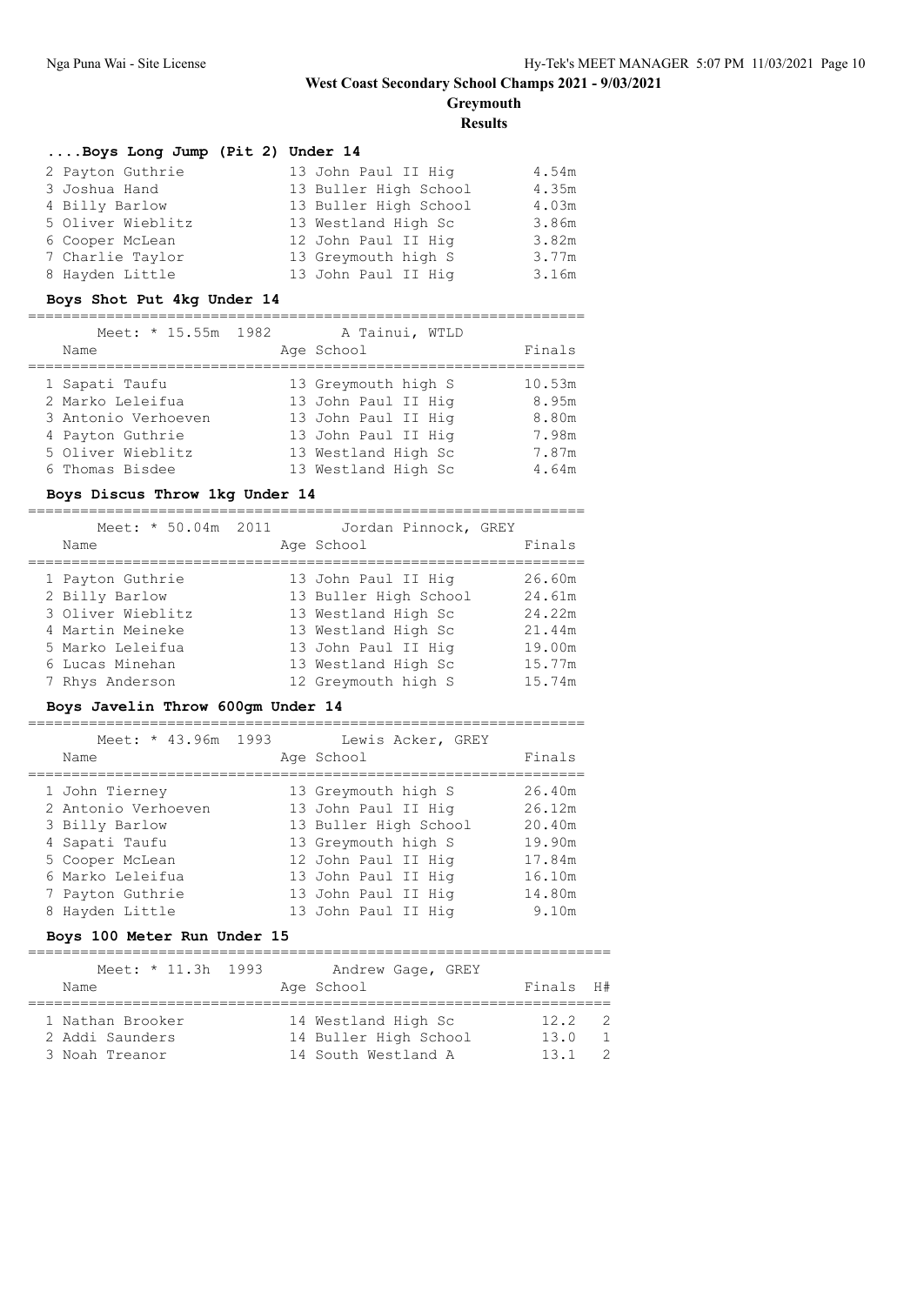# **Greymouth**

**Results**

#### **....Boys 100 Meter Run Under 15**

| 4 Jude Paneda                                                                               | 14 John Paul II Hig                                                                                                             | 14.0                             |
|---------------------------------------------------------------------------------------------|---------------------------------------------------------------------------------------------------------------------------------|----------------------------------|
| Boys 200 Meter Run Under 15                                                                 |                                                                                                                                 |                                  |
| Meet: $*$ 24.3h 2002 L Bill, WTLD<br>Name                                                   | Age School                                                                                                                      | Finals                           |
| 1 Nathan Brooker<br>2 Addi Saunders                                                         | 14 Westland High Sc<br>14 Buller High School 28.7                                                                               | 27.4                             |
| Boys 400 Meter Run Under 15                                                                 |                                                                                                                                 |                                  |
| Meet: * 56.0h 1993<br>Name                                                                  | L Cook, GREY<br>Age School                                                                                                      | Finals                           |
| 1 Riley Fleming<br>2 Jacob Johansen<br>3 Callum Brown<br>4 Lochie Gibson<br>5 Addi Saunders | 14 Westland High Sc<br>14 John Paul II Hig<br>14 Greymouth high S<br>14 John Paul II Hig 1:09.8<br>14 Buller High School 1:13.1 | 1:04.8<br>1:06.2<br>1:07.4       |
| Boys 800 Meter Run Under 15                                                                 |                                                                                                                                 |                                  |
| Name                                                                                        | Meet: * 2:23.9h 1996 A MacDonald, GREY<br>Age School                                                                            | Finals                           |
| 1 Callum Brown<br>2 Riley Fleming                                                           | 14 Greymouth high S<br>14 Westland High Sc                                                                                      | 2:35.9<br>2:43.9                 |
| Boys 1500 Meter Run Under 15                                                                |                                                                                                                                 |                                  |
| Name                                                                                        | Meet: * 4:50.8h 2002 M Smallman, GREY<br>Age School                                                                             | Finals                           |
| 1 Callum Brown<br>2 Lochie Gibson<br>3 Jacob Johansen                                       | 14 Greymouth high S 5:17.3<br>14 John Paul II Hig 5:24.8<br>14 John Paul II Hig 6:14.2                                          |                                  |
| Boys High Jump Under 15                                                                     |                                                                                                                                 |                                  |
| Meet: * 1.70m 2001<br>Name                                                                  | L Green, GREY<br>Age School                                                                                                     | Finals                           |
| 1 Nathan Brooker<br>2 Tiaki Anderson<br>3 Wil Van der Geest<br>4 Matthew Molloy             | 14 Westland High Sc<br>14 John Paul II Hig<br>14 Greymouth high S<br>14 John Paul II Hig                                        | 1.54m<br>1.50m<br>1.46m<br>1.46m |
| 5 Xavier Annandale<br>6 Levi Calder                                                         | 14 Greymouth high S<br>14 John Paul II Hig<br>14 John Paul II Hiq                                                               | 1.33m<br>1.27m<br>1.27m          |

8 Lochie Gibson 14 John Paul II Hig 1.20m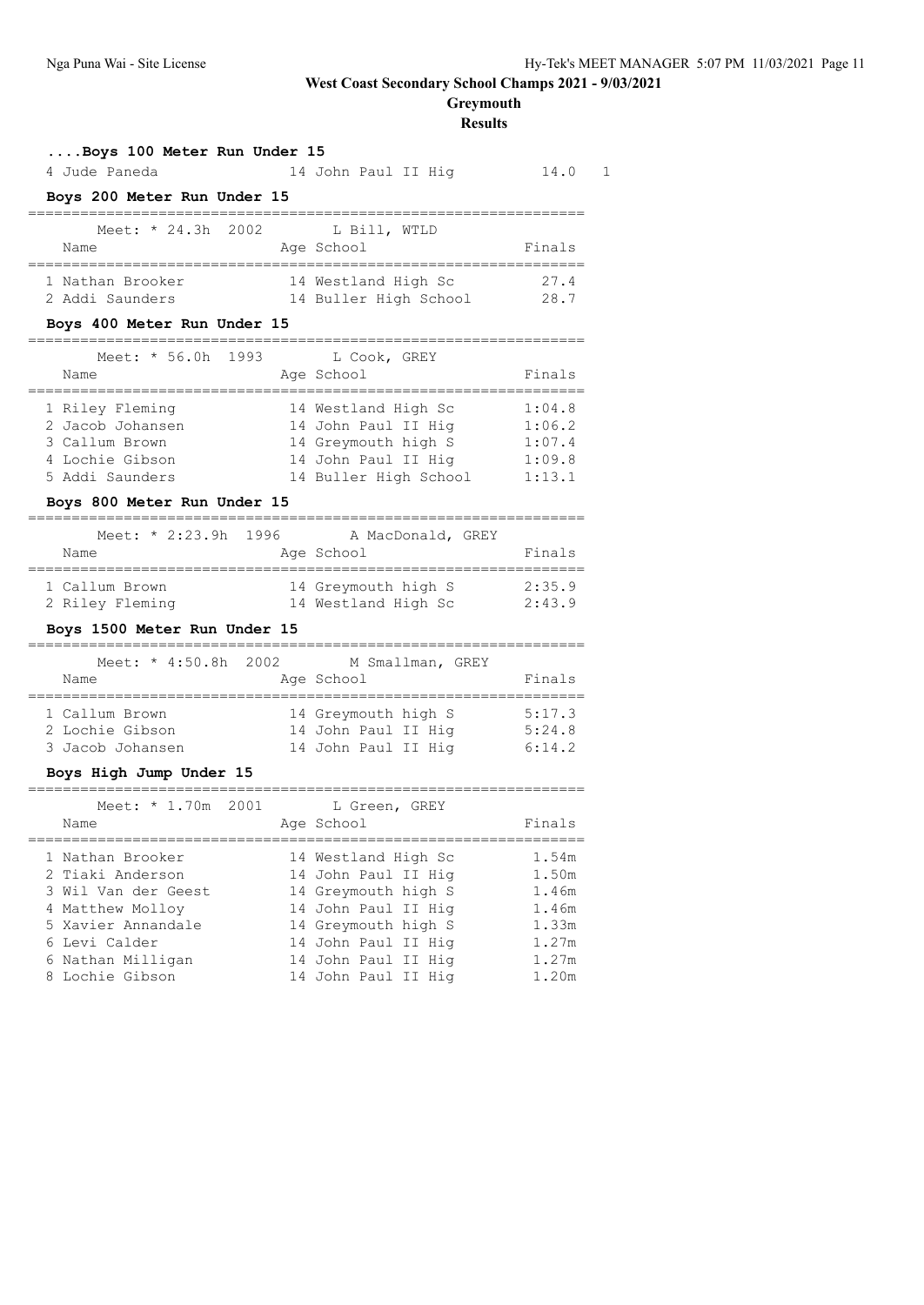**Greymouth**

**Results**

## **Boys Long Jump (Pit 1) Under 15**

| Meet: * 5.73m 1991<br>Name |  | Adam Davies, GREY<br>Age School | Finals |
|----------------------------|--|---------------------------------|--------|
| 1 Nathan Brooker           |  | 14 Westland High Sc             | 5.15m  |
| 2 Addi Saunders            |  | 14 Buller High School           | 5.13m  |
| 3 Matthew Molloy           |  | 14 John Paul II Hig             | 4.86m  |
| 4 Noah Treanor             |  | 14 South Westland A             | 4.74m  |
| 5 Lochie Gibson            |  | 14 John Paul II Hig             | 4.72m  |
| 6 Nathan Milligan          |  | 14 John Paul II Hig             | 4.56m  |
| 7 Tiaki Anderson           |  | 14 John Paul II Hig             | 4.55m  |
| 8 Harry Shaw               |  | 14 Greymouth high S             | 4.33m  |
| 9 Xavier Annandale         |  | 14 Greymouth high S             | 4.32m  |
| 10 Sam Green               |  | 14 Westland High Sc             | 4.30m  |
| 11 Levi Calder             |  | 14 John Paul II Hig             | 3.91m  |

### **Boys Triple Jump (Pit 2) Under 15**

| Meet: * 12.60m 1993<br>Name         | Gareth Cook, GREY<br>Age School            | Finals           |
|-------------------------------------|--------------------------------------------|------------------|
| 1 Nathan Brooker<br>2 Lochie Gibson | 14 Westland High Sc<br>14 John Paul II Hig | 10.36m<br>10.21m |
| 3 Tiaki Anderson                    | 14 John Paul II Hig                        | 9.55m            |
| 4 Nathan Milligan                   | 14 John Paul II Hig                        | 8.80m            |

#### **Boys Shot Put 5kg Under 15**

#### ================================================================  $M$ eet:  $*$  12.79m 2003 M Gibson, GREY

| MEEL: ^ IZ./MII ZUUJ | M GIDSON, GKEI      |        |
|----------------------|---------------------|--------|
| Name                 | Age School          | Finals |
| 1 Matthew Molloy     | 14 John Paul II Hig | 8.40m  |
| 2 Jude Paneda        | 14 John Paul II Hig | 8.28m  |
| 3 George O'Brian     | 14 South Westland A | 7.92m  |
| 4 Cole Butters       | 14 John Paul II Hig | 7.84m  |
| 5 Clem Swinburn      | 14 John Paul II Hig | 7.54m  |
| 6 Sam Green          | 14 Westland High Sc | 7.49m  |
| 7 Riley Fleming      | 14 Westland High Sc | 6.87m  |

## **Boys Discus Throw 1.25kg Under 15**

| Meet: * 38.87m 2001<br>Name                                              | M Wilson, WTLD<br>Age School                                                             | Finals                               |
|--------------------------------------------------------------------------|------------------------------------------------------------------------------------------|--------------------------------------|
| 1 Matthew Molloy<br>2 Nathan Brooker<br>3 Harry Shaw<br>4 George O'Brian | 14 John Paul II Hig<br>14 Westland High Sc<br>14 Greymouth high S<br>14 South Westland A | 28.68m<br>20.91m<br>20.80m<br>14.71m |

## **Boys 100 Meter Run Under 16**

| Meet: * 11.5h 1996  | Luke Tamahaka, WTLD |           |                |
|---------------------|---------------------|-----------|----------------|
| Name                | Age School          | Finals H# |                |
|                     |                     |           |                |
| 1 Aston Wilson      | 15 John Paul II Hig | 12.7      | $\overline{2}$ |
| 2 Charles Dela Cruz | 15 South Westland A | 12 R      |                |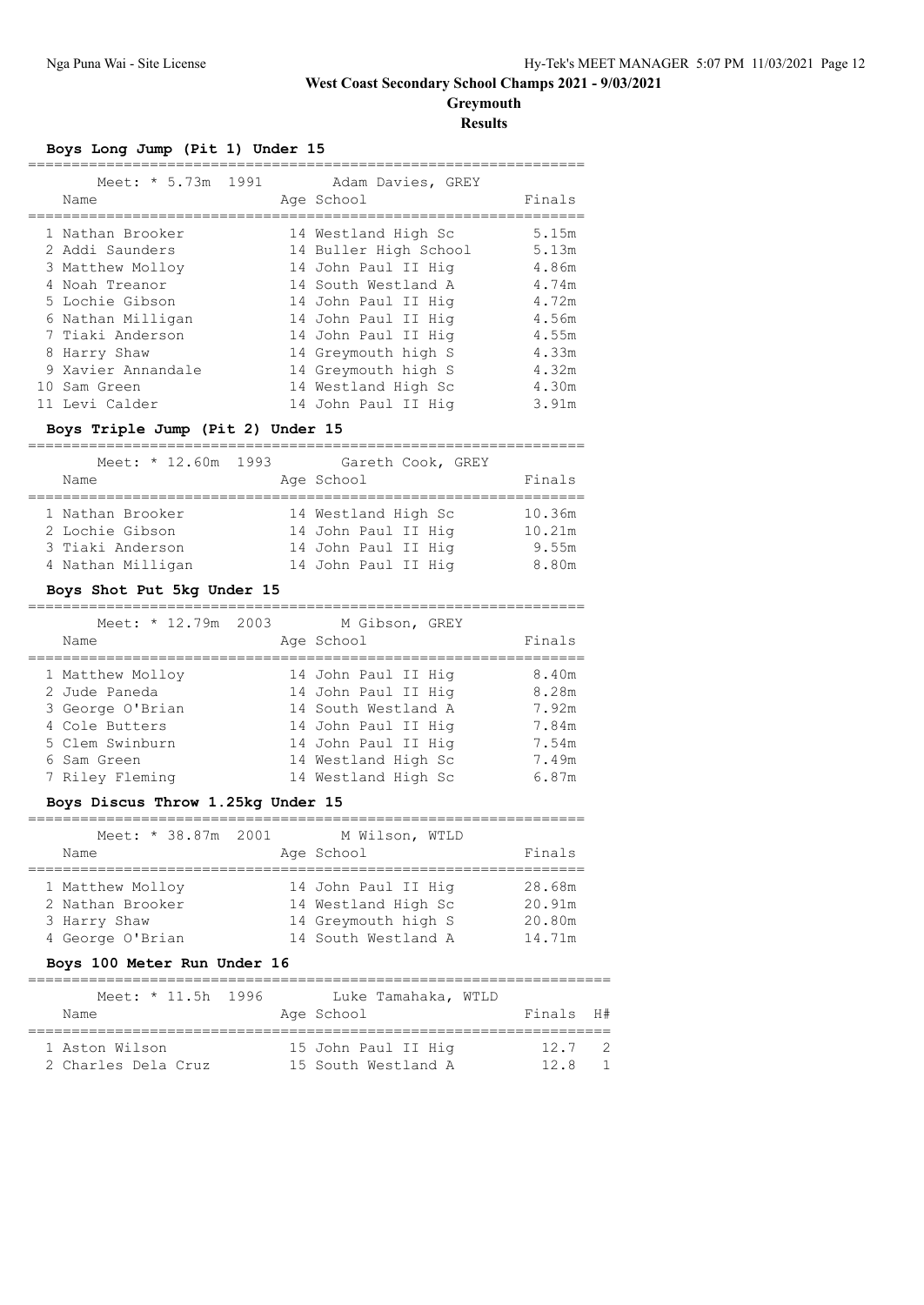# **Greymouth**

**Results**

#### **....Boys 100 Meter Run Under 16**

| 3 Kane McLaughlan | 15 Buller High School | 12.9 | - 2            |
|-------------------|-----------------------|------|----------------|
| 4 Carlos Thompson | 15 Westland High Sc   | 13.2 | $\overline{1}$ |
| 5 Karl Yapp       | 15 Buller High School | 13.6 | $\overline{1}$ |
| 6 Jesse Jones     | 15 Westland High Sc   | 13.7 | - 1            |
| 7 Connor Greig    | 16 Westland High Sc   | 13.8 | - 1            |

#### **Boys 200 Meter Run Under 16**

#### ===================================================================

| Meet: * 23.8h 1996<br>Name | L Tamahak, WTLD<br>Age School | Finals | H#             |
|----------------------------|-------------------------------|--------|----------------|
| 1 Aston Wilson             | 15 John Paul II Hig           | 26.3   | - 2            |
| 2 Carlos Thompson          | 15 Westland High Sc           | 27.3   | - 2            |
| 3 Kane McLaughlan          | 15 Buller High School         | 27.4   | $\overline{1}$ |
| 4 Karl Yapp                | 15 Buller High School         | 28.4   | $\overline{1}$ |
| 5 Connor Greig             | 16 Westland High Sc           | 28.8   | $\overline{1}$ |
| 6 Jesse Jones              | 15 Westland High Sc           | 29.2   | $\overline{2}$ |

#### **Boys 400 Meter Run Under 16**

### ================================================================ Meet: \* 53.4h 2010 A Martinus, GREY Name Reserve Age School Rinals

| 1 Kane McLaughlan | 15 Buller High School | 1:01.6 |
|-------------------|-----------------------|--------|
| 2 Connor Greig    | 16 Westland High Sc   | 1:05.3 |
| 3 Karl Yapp       | 15 Buller High School | 1:11.8 |
| 4 Jesse Jones     | 15 Westland High Sc   | 1:13.1 |

#### **Boys 800 Meter Run Under 16**

| Meet: $* 2:06.7h 2010$ |                     | A Martinus, GREY |        |
|------------------------|---------------------|------------------|--------|
| Name                   | Age School          |                  | Finals |
| 1 Yotam Perchiq        | 15 Greymouth high S |                  | 2:35.5 |

### **Boys 1500 Meter Run Under 16**

| Meet: * 4:35.7h 1996                 | C Mac, GREY                                |                  |
|--------------------------------------|--------------------------------------------|------------------|
| Name                                 | Age School                                 | Finals           |
| 1 Yotam Perchiq<br>2 Carlos Thompson | 15 Greymouth high S<br>15 Westland High Sc | 5:27.3<br>5:40.9 |

### **Boys High Jump Under 16**

| Meet: * 1.77m 1991<br>Name                      |  | Simon Williamson, GREY<br>Age School                                | Finals                  |
|-------------------------------------------------|--|---------------------------------------------------------------------|-------------------------|
| 1 Karl Yapp<br>2 Xavier Brears<br>3 Jesse Jones |  | 15 Buller High School<br>15 Greymouth high S<br>15 Westland High Sc | 1.54m<br>1.50m<br>1.25m |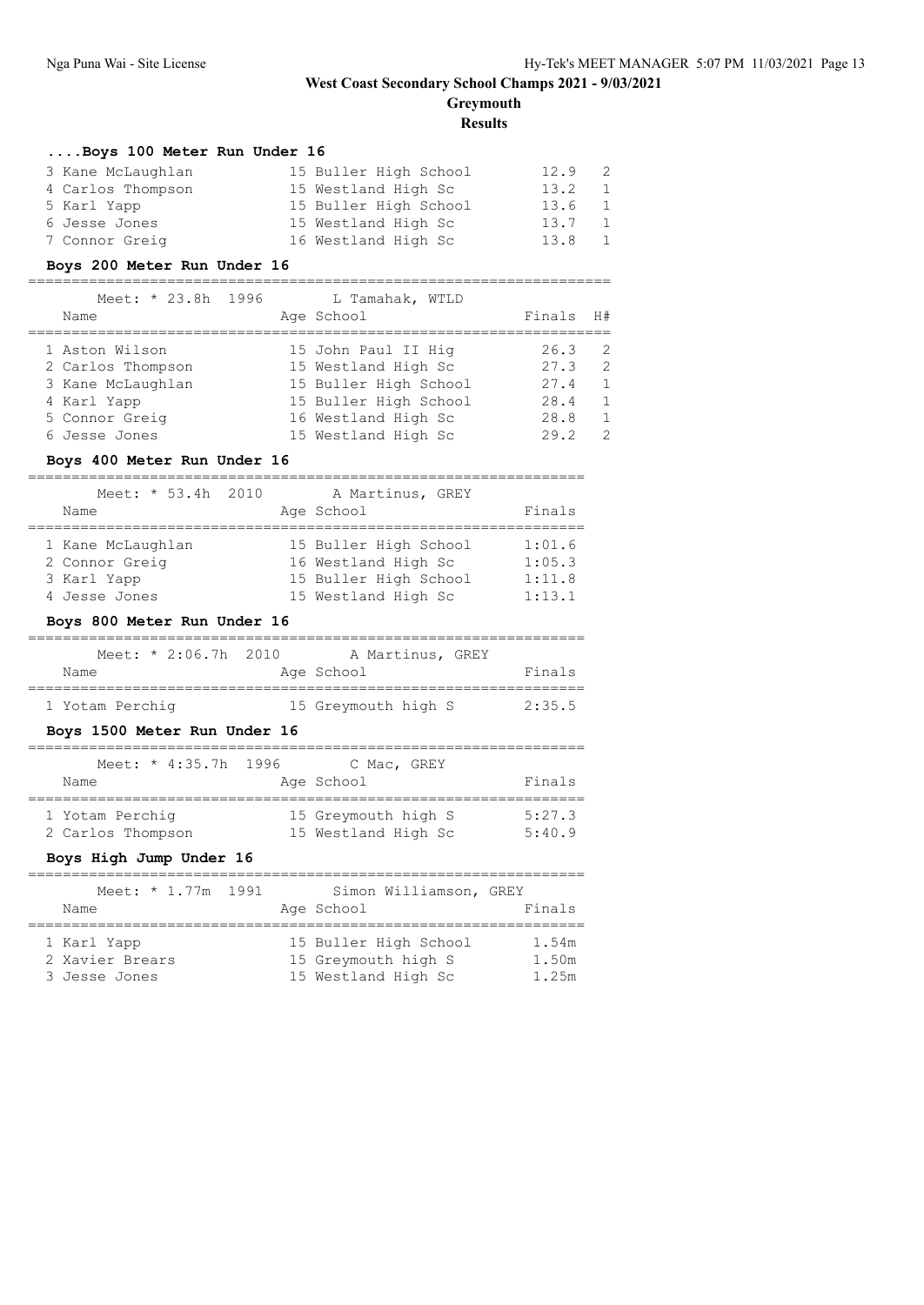**Greymouth**

**Results**

## **Boys Long Jump (Pit 2) Under 16**

| Meet: * 6.12m 1996<br>Name                                    |  | Josh Wynyard, GREY<br>Age School                                    | Finals                  |
|---------------------------------------------------------------|--|---------------------------------------------------------------------|-------------------------|
| 1 Carlos Thompson<br>2 Charles Dela Cruz<br>3 Kane McLaughlan |  | 15 Westland High Sc<br>15 South Westland A<br>15 Buller High School | 5.32m<br>5.31m<br>5.20m |
| 4 Sam Shaw<br>5 Connor Greig                                  |  | 15 Greymouth high S<br>16 Westland High Sc                          | 4.74m<br>4.69m          |
| 6 Griffin Thomas<br>7 Yotam Perchig                           |  | 15 Greymouth high S<br>15 Greymouth high S                          | 4.43m<br>4.28m          |
|                                                               |  |                                                                     |                         |

## **Boys Triple Jump (Pit 1) Under 16**

| Meet: $* 12.22m 1996$ | Josh Wynyard, GREY  |        |
|-----------------------|---------------------|--------|
| Name                  | Age School          | Finals |
| 1 Jesse Jones         | 15 Westland High Sc | 7.30m  |

## **Boys Shot Put 5kg Under 16**

| Meet: * 15.95m 2012<br>Name              | Jordan Pinnock, GREY<br>Age School         | Finals           |
|------------------------------------------|--------------------------------------------|------------------|
| 1 Aston Wilson<br>2 Mitchell Fitzpatrick | 15 John Paul II Hig<br>15 Westland High Sc | 10.77m<br>10.69m |
| 3 Jesse Jones                            | 15 Westland High Sc                        | 8.98m            |
| 4 Willie McBride                         | 15 South Westland A                        | 8.96m            |
| 5 Griffin Thomas                         | 15 Greymouth high S                        | 8.06m            |

## **Boys Discus Throw 1.25kg Under 16**

| Meet: * 53.36m 2013<br>Name | Jordan Pinnock, GREY<br>Age School | Finals |
|-----------------------------|------------------------------------|--------|
| 1 Aston Wilson              | 15 John Paul II Hig                | 39.29m |
| 2 Mitchell Fitzpatrick      | 15 Westland High Sc                | 29.96m |
| 3 Lofa Leleifua             | 15 John Paul II Hig                | 29.61m |
| 4 Michael O'Neil-Braid      | 15 John Paul II Hig                | 24.80m |
| 5 Ouaid Roche               | 15 Greymouth high S                | 21.52m |
| 6 Noah Jacobs               | 15 Greymouth high S                | 18.87m |
| 7 Fa Masalu                 | 15 Greymouth high S                | 15.20m |

## **Boys Javelin Throw 700gm Under 16**

| Meet: * 49.05m 1998    | D Coleman, GREY     |        |
|------------------------|---------------------|--------|
| Name                   | Age School          | Finals |
|                        |                     |        |
| 1 Connor Greig         | 16 Westland High Sc | 23.50m |
| 2 Mitchell Fitzpatrick | 15 Westland High Sc | 22.60m |
| 3 Noah Jacobs          | 15 Greymouth high S | 22.10m |
| 4 Jesse Jones          | 15 Westland High Sc | 21.90m |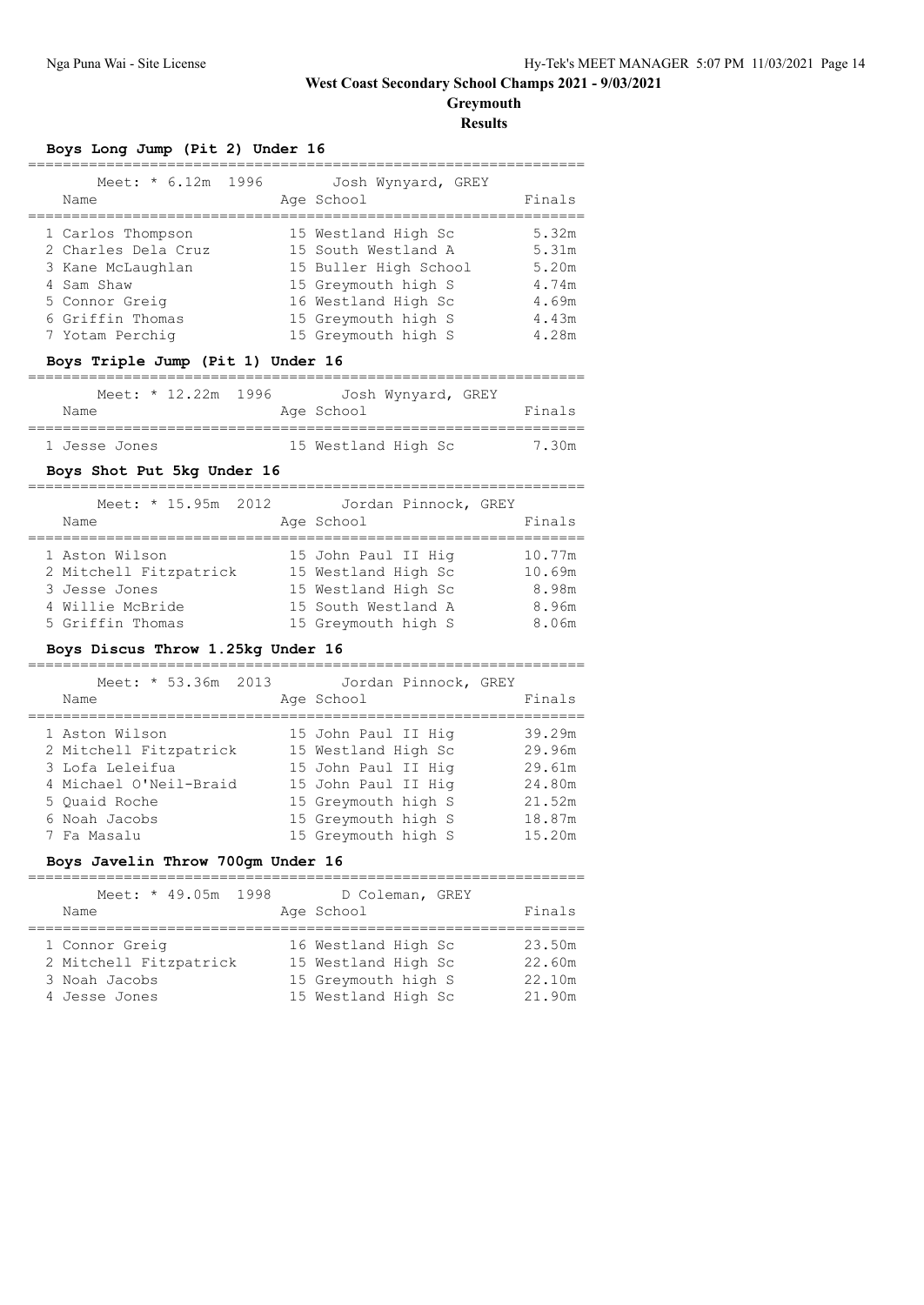**Greymouth**

**Results**

## **Boys 100 Meter Run Under 19**

| Meet: * 11.2h 1979<br>Name |  | M Jones, GREY<br>Age School | Finals | H# |
|----------------------------|--|-----------------------------|--------|----|
| 1 Alex Morris              |  | 16 Westland High Sc         | 12.4   |    |
| 2 Mac Gibson               |  | 16 John Paul II Hig         | 12.6   | 2  |
| 3 Flynn Aldridge           |  | 16 Buller High School       | 12.8   | 2  |
| 4 Layk Scowen              |  | 16 Westland High Sc         | 13.0   |    |
| 5 Mikaere Whitcombe        |  | 16 John Paul II Hig         | 13.1   | 2  |
| 6 Nate Croy                |  | 16 Westland High Sc         | 13.4   | 2  |
| 7 Reuben Taylor            |  | 17 Greymouth high S         | 13.6   |    |
| 8 Derek Chizuni            |  | 17 John Paul II Hig         | 14.8   |    |
|                            |  |                             |        |    |

#### **Boys 200 Meter Run Under 19**

#### ================================================================

| Meet: * 23.2h 1997 |  | J wynyard, GREY       |        |
|--------------------|--|-----------------------|--------|
| Name               |  | Age School            | Finals |
| 1 Alex Morris      |  | 16 Westland High Sc   | 26.2   |
| 2 Flynn Aldridge   |  | 16 Buller High School | 26.4   |
| 3 Layk Scowen      |  | 16 Westland High Sc   | 27.5   |
| 4 Clark Fountain   |  | 17 Greymouth high S   | 32.1   |

### **Boys 400 Meter Run Under 19**

| Meet: * 53.3h 2010 |  | T Davey, GREY       |        |
|--------------------|--|---------------------|--------|
| Name               |  | Age School          | Finals |
| 1 Clark Fountain   |  | 17 Greymouth high S | 1:00.0 |
| 2 Alex Morris      |  | 16 Westland High Sc | 1:00.7 |
| 3 Nate Croy        |  | 16 Westland High Sc | 1:08.0 |

### **Boys 800 Meter Run Under 19**

|                                   | Meet: $* 2:02.4h 1982$ |                                            | Jack O'Connor, BULL |                  |
|-----------------------------------|------------------------|--------------------------------------------|---------------------|------------------|
| Name                              |                        | Age School                                 |                     | Finals           |
| 1 Clark Fountain<br>2 Layk Scowen |                        | 17 Greymouth high S<br>16 Westland High Sc |                     | 2:23.0<br>2:31.9 |

### **Boys 1500 Meter Run Under 19**

|                                  | Meet: * $4:24.6h$ 1982 |                                            | Jack O'Connor, BULL |                  |
|----------------------------------|------------------------|--------------------------------------------|---------------------|------------------|
| Name                             |                        | Age School                                 |                     | Finals           |
| 1 Clark Fountain<br>2 Mac Gibson |                        | 17 Greymouth high S<br>16 John Paul II Hig |                     | 4:57.2<br>5:20.3 |

## **Boys High Jump Under 19**

| Meet: * 1.88m 1987                                   | Gary Boot, GREY                                                   |                         |
|------------------------------------------------------|-------------------------------------------------------------------|-------------------------|
| Name                                                 | Age School                                                        | Finals                  |
| 1 Mac Gibson<br>2 Logan Grainger<br>3 Clark Fountain | 16 John Paul II Hig<br>16 Westland High Sc<br>17 Greymouth high S | 1.65m<br>1.62m<br>1.62m |